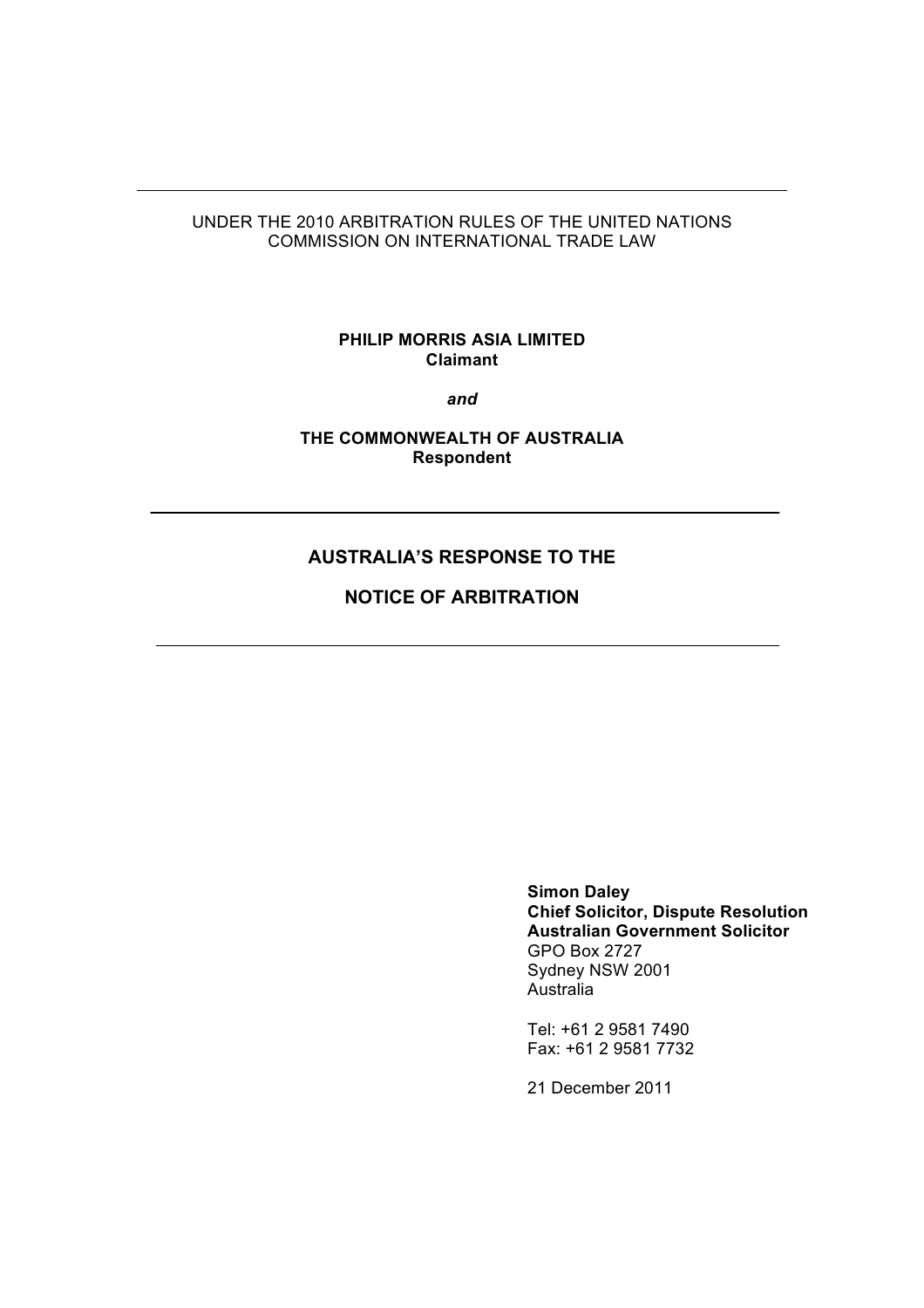### **SECTION 1: INTRODUCTION**

- 1. The Commonwealth of Australia ("Australian Government") provides this Response to the Notice of Arbitration received from Philip Morris Asia Limited ("PM Asia") on 21 November 2011, pursuant to Article 4 of the 2010 Arbitration Rules of the United Nations Commission on International Trade Law ("UNCITRAL Arbitration Rules").
- **2.** PM Asia seeks to challenge Australia's enactment and enforcement of legislation to require all tobacco products to be manufactured and sold in Australia in plain packaging ("plain packaging legislation**") pursuant to the Agreement between the Government of Australia and the Government of Hong Kong for the Promotion and Protection of Investments of 1993 ("BIT").**
- **3.** The plain packaging legislation forms part of a comprehensive government strategy to reduce smoking rates in Australia. This strategy is designed to address one of the leading causes of preventable death and disease in Australia, **which kills around 15,000 Australians each year, causes chronic disease for many others and is a significant burden both on productivity and on Australia's health care system. The implementation of these measures is a legitimate exercise of the Australian Government's regulatory powers to protect the health of its citizens.**
- **4. PM Asia is incorporated in Hong Kong and asserts that the plain packaging measure impacts on investments that PM Asia owns or controls in Australia, namely its shares in Philip Morris Australia Limited ("PM Australia"), the shares that are held by PM Australia in Philip Morris Limited ("PML"), and the intellectual property and goodwill of PML. PM Asia acquired its shareholding in PM Australia (and hence a purported indirect interest in the shares and assets of PML) only on 23 February 2011.**
- 5. This recent acquisition was made by PM Asia against the backdrop of:
	- a) the Australian Government's long-standing regulation and control of the manufacture and sale of tobacco in Australia, and its ratification of the World Health Organization ("WHO") Framework Convention on Tobacco Control ("FCTC");
	- b) the Australian Government's establishment of a National Preventative Health Taskforce ("Taskforce") in April 2008 to consider how to reduce harm from tobacco usage, which led to the Taskforce considering the impacts of packaging on tobacco usage, engaging in a consultation exercise in which PML participated and, ultimately, recommending in June 2009 that the Australian Government mandate the sale of cigarettes in plain packaging and increase the required size of graphic health warnings;
	- c) the Australian Government's announcement, on 29 April 2010, of its decision to implement plain packaging and to mandate updated and larger graphic health warnings for all tobacco products; and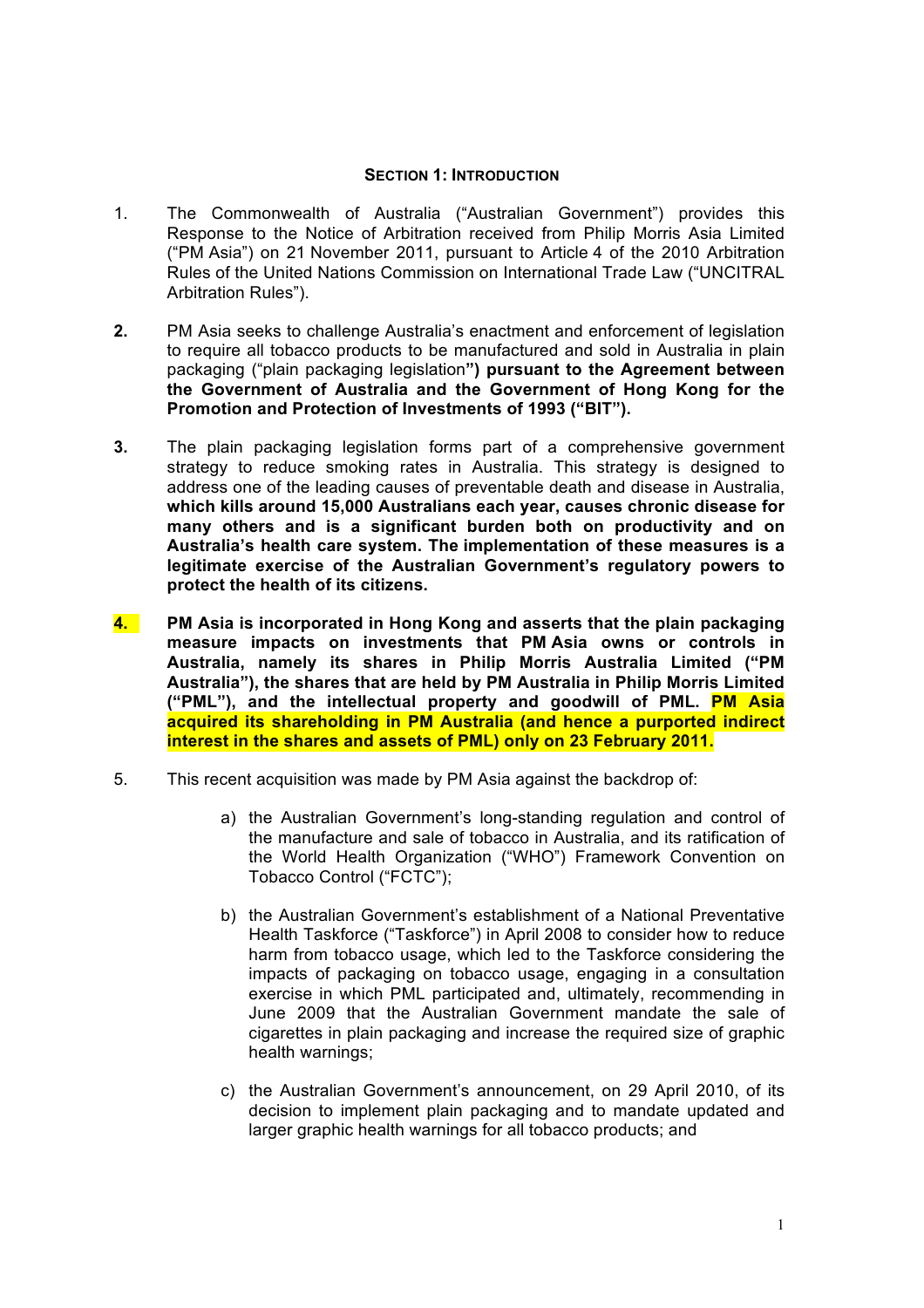- d) continuing objections or public complaints on the part of PM Australia, PML and also Philip Morris International Inc. (the ultimate holding company for the Philip Morris group) – in the course of the remainder of 2010 and early 2011 – to the effect that the plain packaging legislation would breach Australia's international trade and treaty obligations.
- 6. Thus, PM Asia acquired its shares in PM Australia on 23 February 2011, both in full knowledge that the decision had been announced by the Australian Government to introduce plain packaging, and also in circumstances where various other members of the Philip Morris group had repeatedly made clear their objections to the plain packaging legislation, whereas such objections had not been accepted by the Australian Government.
- 7. Against this backdrop, PM Asia's claims under the BIT inevitably fail, both as to jurisdiction and the merits:
	- a) Article 10 of the BIT does not confer jurisdiction on an arbitral tribunal to determine pre-existing disputes that have been re-packaged as BIT claims many months after the relevant governmental measure has been announced.
	- b) **The plain packaging legislation cannot be regarded as a breach of any of the substantive protections under the BIT. PM Asia made a decision to acquire shares in PM Australia in full knowledge that the decision had been announced by the Australian Government to introduce plain packaging. An inv**estor cannot make out a claim for breach of (say) the fair and equitable treatment standard or of expropriation in circumstances where (i) a host State has announced that it is going to take certain regulatory measures in protection of public health, (ii) the prospective investor – fully advised of the relevant facts – then acquires some form of an interest in the object of the regulatory measures, and (iii) the host State then acts in the way it has said it is going to act.
- 8. The Australian Government returns to the issues of application of the BIT in Sections 3 and 4 below. Before doing so, it is useful to outline in further detail the factual background relevant to the current claim.

## **SECTION 2: FACTUAL BACKGROUND**

- A. AUSTRALIA'S LONG-STANDING ENGAGEMENT IN THE REGULATION OF TOBACCO
- 9. **The WHO has stated that tobacco "is the only legal consumer product that kills when used exactly as intended by the manufacturer."<sup>1</sup>** The health risks of tobacco smoking are well documented. The risks from tobacco increase with the level of use, but even light smoking or passive smoking is dangerous. Tobacco products are, of course, highly addictive.

<sup>&</sup>lt;sup>1</sup> World Health Organisation, "Call for Pictorial Warnings on Tobacco Packs" (29 May 2009), http://www.who.int/mediacentre/news/releases/2009/no\_tobacco\_day\_20090529/en/index.h tml (accessed 2 December 2011).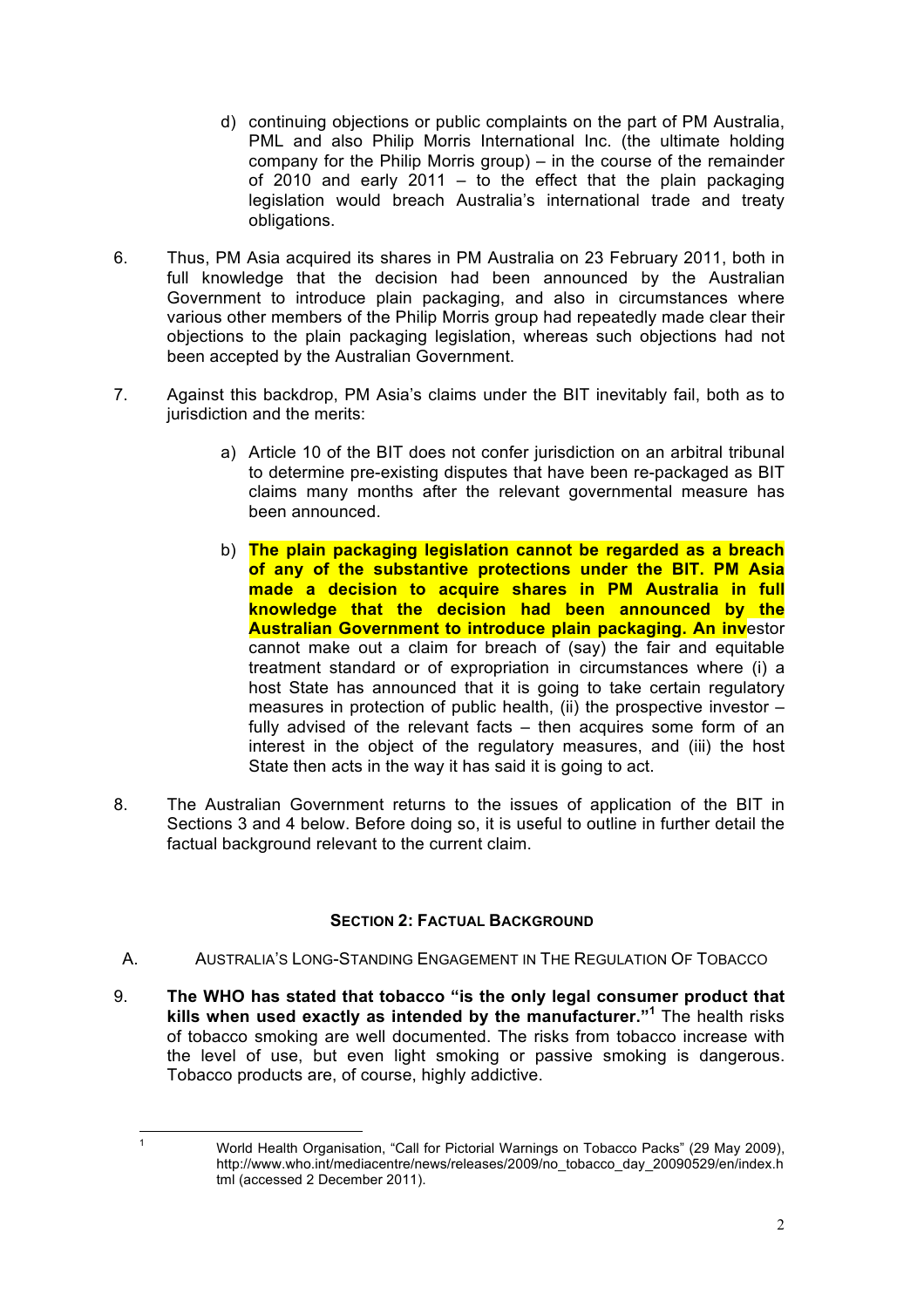- 10. From 1950 (when initial reports identifying smoking as a cause of lung cancer were published) to 2008, smoking is estimated to have killed 900,000 Australians.<sup>2</sup> According to the latest available estimates, smoking is responsible for about 15,000 deaths annually in Australia, $3$  causing significant harm to families and individuals, to communities and to the national economy.
- 11. Since at least the early 1970s, the Australian Government, in conjunction with the Governments of the States and Territories of Australia, have progressively implemented a series of measures designed to reduce smoking.<sup>4</sup> Foremost among these measures are progressively tightened restrictions on tobacco advertising and promotion: the advertising of cigarettes on television and radio has been banned in Australia since 1976, and the advertising of tobacco products in all newspapers and magazines has been prohibited from December 1990.
- **12. In 1992, Australia enacted the** *Tobacco Advertising Prohibition Act 1992*  **(Cth) ("TAP Act"), which imposes wide-ranging restrictions on the broadcasting and publishing of tobacco advertisements across different media and other means and advertising on tickets, billboards and public transport. Under successive Australian, State and Territory Governments, Australia has progressively tightened tobacco advertising restrictions under the TAP Act, including the phasing out of tobacco company sponsorship of sporting and cultural events.**
- 13. Alongside these increasingly stringent controls on tobacco advertising, the first mandatory health warning requirements for tobacco products were implemented from 1973. The Australian Government, in conjunction with the Governments of the States and Territories, has successively strengthened health warning requirements since this time. In particular, the Australian Government has increased the required coverage of graphic health warnings on tobacco packaging and has, since 2006, required companies to include pictorial images displaying, in graphic terms, the real and distressing health effects of smoking.
- 14. Other measures introduced since the 1970s to help reduce smoking rates and better inform consumers about the health effects of smoking include: minimum age restrictions on the purchase of tobacco products, price increases through excise measures, minimum pack sizes to make cigarettes less affordable (particularly to young people), public and school-based education programs, bans on smoking in workplaces and public spaces, provision of "Quitlines" and other smoking cessation support services, provision of public subsidies for nicotine replacement therapies and other smoking cessation medications, support for indigenous communities to reduce smoking rates, retailer licensing in some jurisdictions, and prohibitions on certain flavoured cigarettes.
- **15. Australia's anti-smoking measures have helped reduce smoking rates in Australia from some 36 per cent of the adult population in 1977 to around**

<sup>&</sup>lt;sup>2</sup> National Preventative Health Taskforce, *Australia: The Healthiest Country By 2020: A Discussion Paper Prepared by the National Preventative Health Taskforce* (2008), p 19.

<sup>3</sup> Australian Government, *Taking Preventative Action - A Response to Australia: The Healthiest Country by 2020* (2010), p 22.

<sup>4</sup> Further information on these measures can be found in MM Scollo and MH Winstanley (eds), *Tobacco in Australia: Facts and Issues* (Melbourne: Cancer Council Victoria, 3rd ed,  $2008$ ).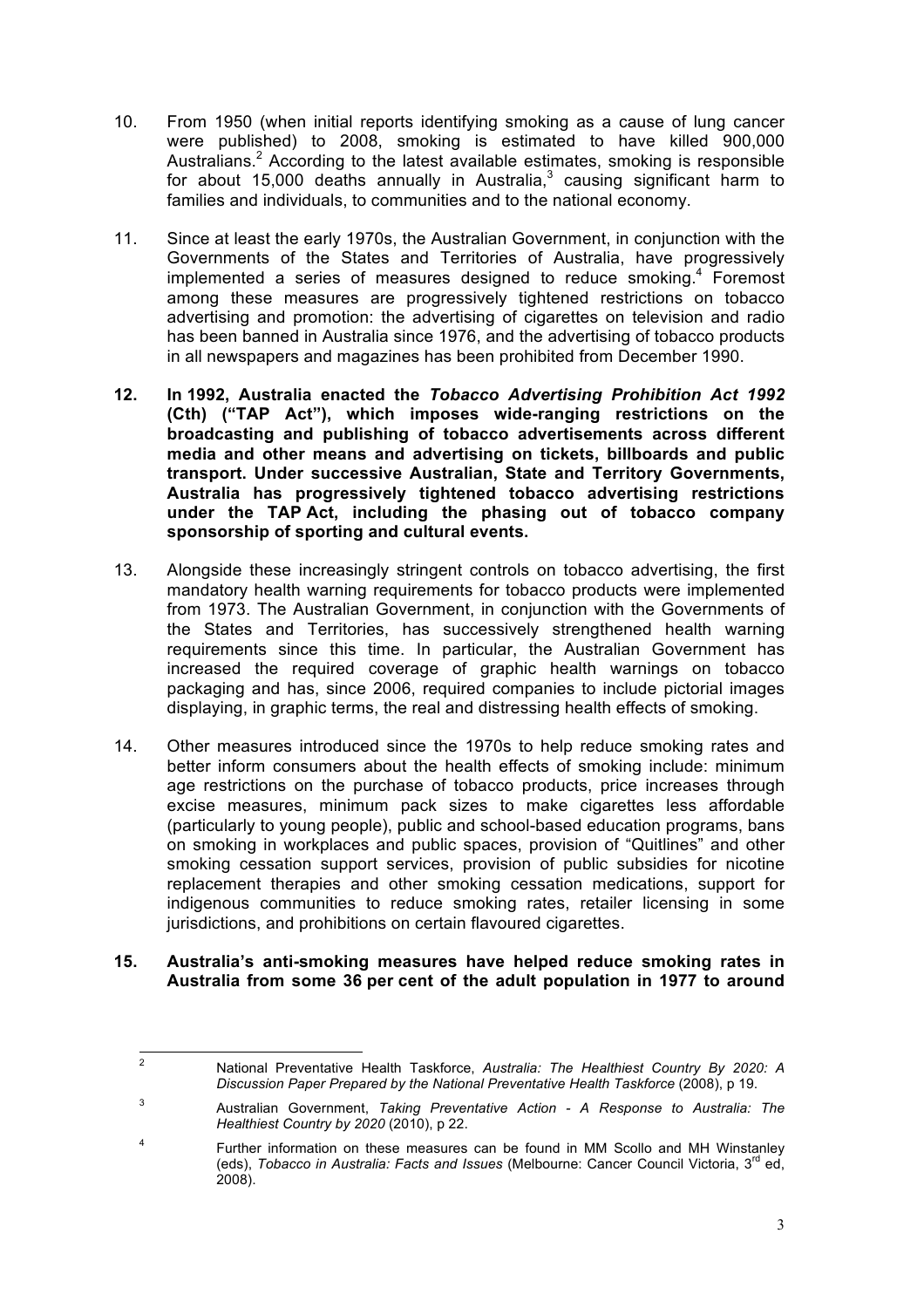**15 per cent in 2010.5 This has resulted in a fall in the number of daily smokers in Australia by more than half a million in the last decade alone.6 Nonetheless, some three million Australians (aged 14 or over) continue to smoke daily or weekly.7**

- 16. Australia's history of progressively more comprehensive and stringent tobacco regulation is consistent with trends in countries around the world, and also international steps to combat the global health epidemic posed by tobacco smoking through the FCTC. The FCTC was adopted by the 56<sup>th</sup> World Health Assembly in May 2003, was opened for signature on 16 June 2003, and entered into force on 27 February 2005. There are 174 States Parties to this treaty, including Australia and China, making it one of the most widely ratified treaties.
- 17. The FCTC imposes a comprehensive set of obligations for Parties to implement and manage tobacco control programmes. Article 11 of the FCTC requires Parties to adopt and implement effective measures in respect of the packaging and labelling of tobacco products, including health warnings and other appropriate messages. Further, Article 13(2) obliges each Party "in accordance with its constitution or constitutional principles, [to] undertake a comprehensive ban of all tobacco advertising, promotion and sponsorship." The Guidelines for the implementation of Articles 11 and 13, adopted by the Conference of the Parties to the FCTC in November 2008, recommend that Parties should consider adopting a suite of measures, including plain packaging, to give effect to the  $FCTC<sup>8</sup>$
- B. AUSTRALIA'S RECENT DEVELOPMENT OF FURTHER TOBACCO CONTROLS
- 18. In 2008, the Australian Government and the Governments of the States and Territories signed the Council of Australian Governments National Healthcare Agreement which set the goal of reducing the national (adult) smoking rate to 10 per cent of the population by 2018.
- 19. Also in 2008, the Australian Government established the Taskforce, an independent advisory group comprised primarily of leading Australian and international public health experts to develop strategies to tackle the health challenges caused by tobacco, alcohol and obesity. The Taskforce conducted extensive research and reviews of available evidence and undertook widespread consultation with stakeholders (including PML, which made a submission to the Taskforce on 2 January 2009, in which it contended that mandating plain

<sup>!!!!!!!!!!!!!!!!!!!!!!!!!!!!!!!!!!!!!!!!!!!!!!!!!!!!!!!!!!!!</sup> <sup>5</sup> MM Scollo and MH Winstanley (eds), *Tobacco in Australia: Facts and Issues* (Melbourne: Cancer Council Victoria, 3rd ed, 2008) and Australian Institute of Health and Welfare 2011 National Drug Strategy Household Survey report pp 22. Drug statistics series no.25. Cat. No. PHE 145. Canberra: Australian Institute of Health and Welfare.

<sup>6</sup> Australian Institute of Health and Welfare 2011 National Drug Strategy Household Survey report pp 22-23. Drug statistics series no.25. Cat. No. PHE 145. Canberra: Australian Institute of Health and Welfare.

<sup>7</sup> Australian Institute of Health and Welfare 2011 National Drug Strategy Household Survey report pp 22-23. Drug statistics series no.25. Cat. No. PHE 145. Canberra: Australian Institute of Health and Welfare.

<sup>8</sup> *WHO Framework Convention on Tobacco Control: Guidelines for Implementation* (May 2011), p 59 and 95-96, available at: http://www.who.int/fctc/protocol/guidelines/adopted/guidel\_2011/en/index.html (last accessed 2 December 2011).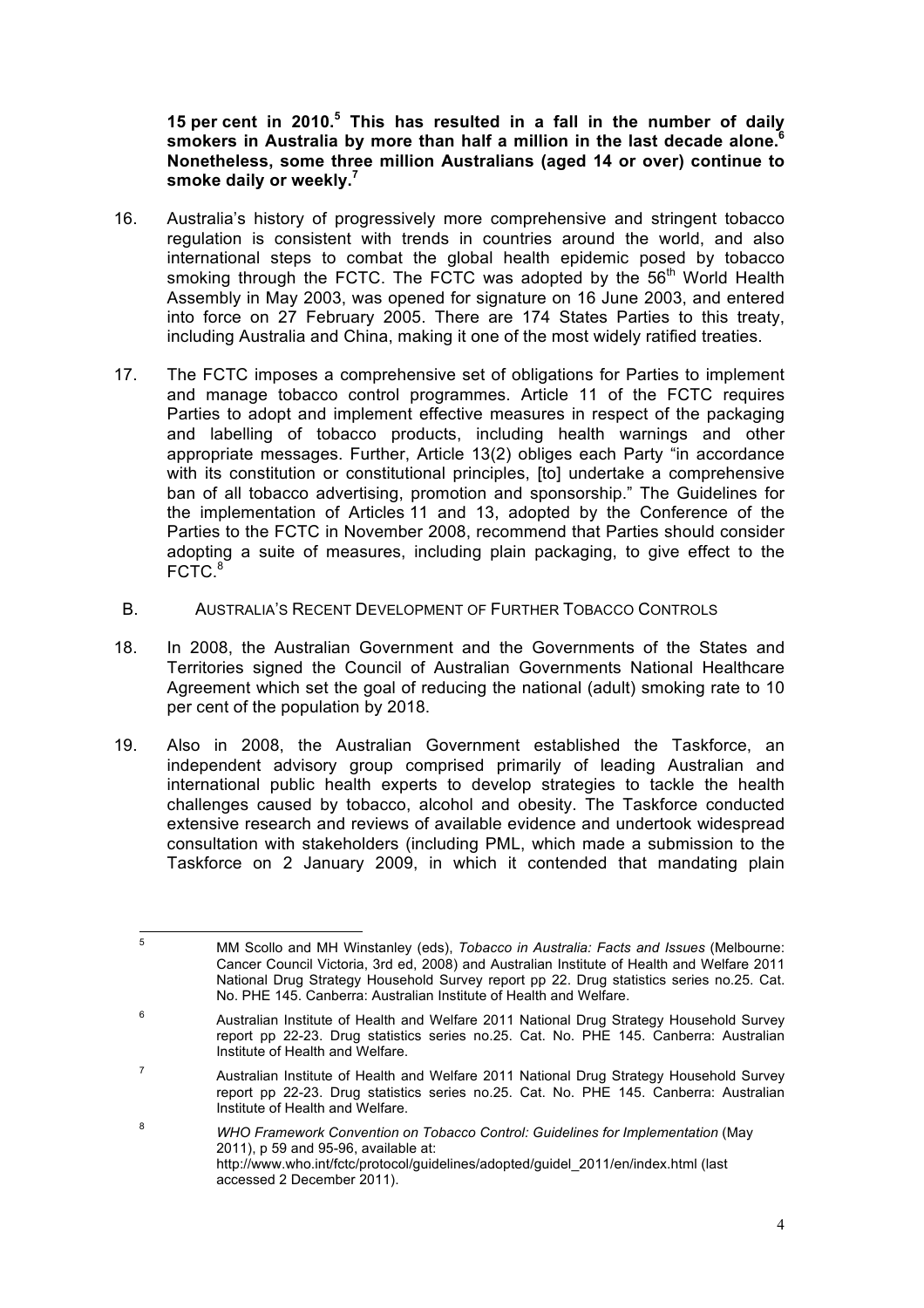packaging would "violate international treaty obligations", including obligations relating to the expropriation of trademarks). $9$ 

- **20. In its June 2009 report,** *Australia: The Healthiest Country by 2020***, the Taskforce provided a comprehensive set of recommendations to target obesity, tobacco and excessive alcohol use as the key preventable health risks. In particular, the introduction of plain packaging was recommended.<sup>10</sup>**
- 21. **On 29 April 2010, having considered the recommendations of the Taskforce, the Australian Government announced its decision to adopt a new series of tobacco control measures as part of a comprehensive strategy to promote public health and awareness of the risks of smoking.** This decision was also recorded in *Taking Preventative Action – A Response to Australia: The Healthiest Country by 2020*, the May 2010 Australian Government response to the Taskforce.<sup>11</sup> These reforms, which include the measures that are at the heart of the current claims by PM Asia, include:

## **a) an increase in tobacco excise by 25 per cent, from 30 April 2010;**

- b) legislation to bring restrictions on tobacco advertising on the internet into line with restrictions in other media and at retail points of sale;
- c) increased anti-smoking public health campaigns;
- d) through working with State and Territory Governments, the prevention of tobacco advertising and promotion at the point of retail sale, as well as bans on smoking in further public places and in cars with children;
- e) continuing enforcement efforts to combat illicit tobacco trade; and

### **f) the introduction of plain packaging and updated and expanded graphic health warnings.**

- 22. The introduction of plain packaging has now been implemented through legislation enacted by the Australian Parliament, namely the *Tobacco Plain Packaging Act 2011* (Cth) ("TPP Act"), which received Royal Assent on 1 December 2011.
- 23. The TPP Act prohibits the display on tobacco products and their packaging of all tobacco company logos, symbols, and other images that may have the effect of advertising or promoting tobacco products. The Act requires that all tobacco packaging be in a particular shade of drab dark brown, chosen through consumer research as the optimal colour for achieving the objectives of the plain packaging legislation. It also imposes restrictions on the dimensions and make-up of tobacco packaging, preventing unique or "novelty" cigarette packets, including socalled "soft packs". However, brand names and variant names can continue to appear on tobacco packaging in specified locations, and in a standard colour,

<sup>&</sup>lt;sup>9</sup> PML, *Philip Morris Limited's Submission to the National Preventative Health Taskforce Consultation* (2 January 2009), pp 26-28.

<sup>10</sup> National Preventative Health Taskforce, *Australia: The Healthiest Country by 2020* (30 June 2009), p 18; and *Technical Report 2 – Tobacco Control in Australia: Making Smoking History*, pp 20-21.

<sup>11</sup> Australian Government, *Taking Preventative Action – A Response to Australia: The Healthiest Country by 2020* (May 2010), pp 65, 68-71.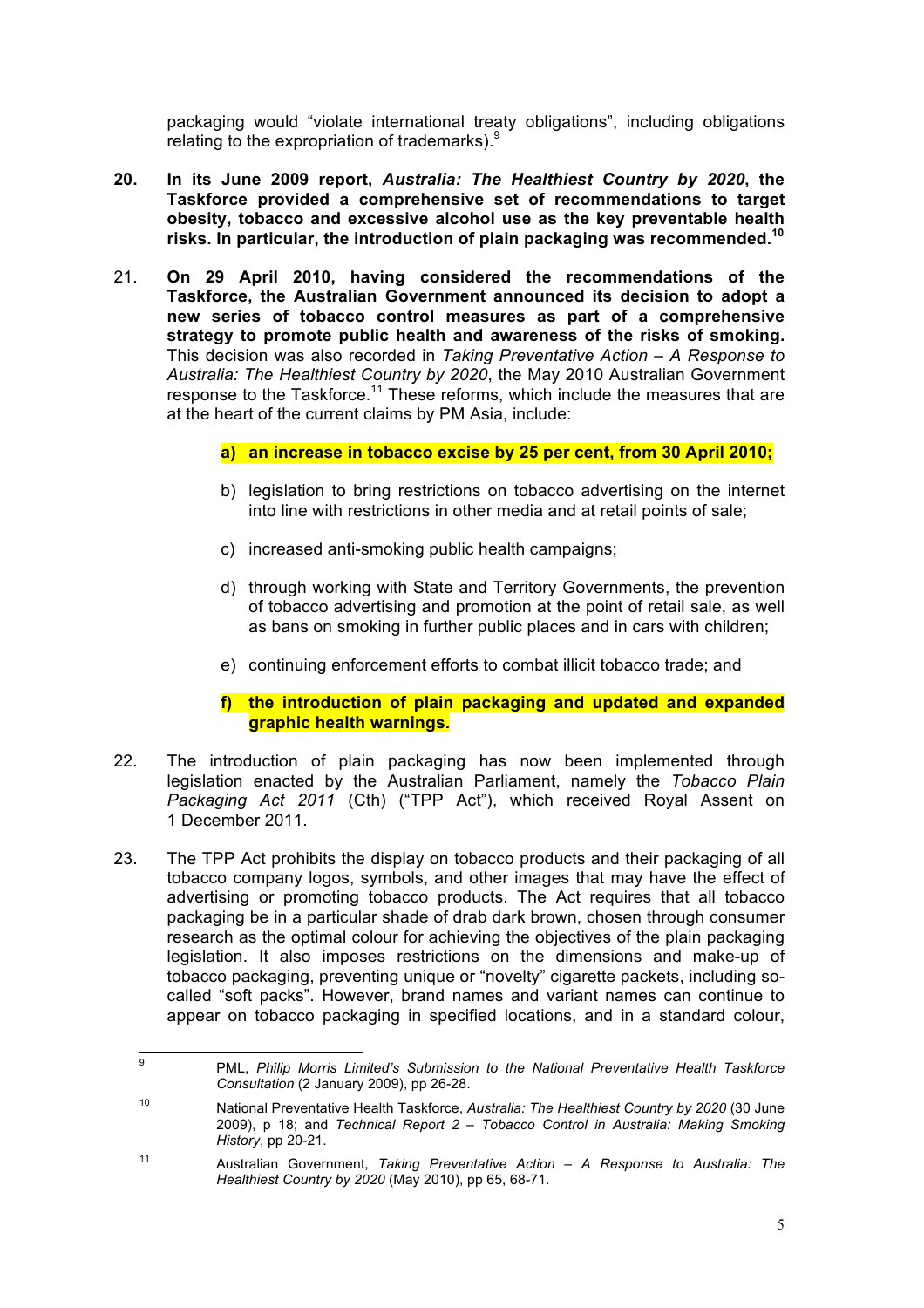position, font style and size, enabling tobacco companies to continue to distinguish their products.

**24. The manufacture and packaging in Australia of non-compliant tobacco products will be prohibited from 1 October 2012, and the retail sale of such products will be prohibited from 1 December 2012.**

### **25. The WHO and the Secretariat of the FCTC have each made submissions to the Australian Government strongly supporting the legislation. In its submission, the WHO stated its view that:<sup>12</sup>**

[I]mplementing the proposed legislation aiming to prevent tobacco advertising and/or promotion on tobacco product packaging will achieve its stated goals of: reducing the attractiveness and appeal of tobacco products to consumers, particularly young people; increasing the noticeability and effectiveness of mandated health warnings; and reducing the ability of the tobacco product packaging to mislead consumers about the harms of smoking.

- 26. **Together with the plain packaging legislation, the Australian Government is also amending the graphic health warnings requirements for tobacco products. In particular, graphic health warnings will be expanded to cover 75 per cent of the front of cigarette packets (graphic health warnings will remain at 90 per cent of the back of cigarette packs),** with commensurate measures for other tobacco products. The new graphic health warnings are intended to be made as an Information Standard under the Australian Consumer Law.
- 27. **Both before and since the Australian Government announced its decision to introduce plain packaging on 29 April 2010, the Philip** Morris group has consistently expressed its opposition to plain packaging. In addition to the written submission made by PML to the Taskforce on 2 January 2009 (noted in paragraph 19 above), such opposition is demonstrated by the following examples, being only two of many:
	- **a) On 17 November 2010, the Chairman and Chief Executive Officer of Philip Morris International Inc. publicly stated (at a Morgan Stanley Global Consumer and Retail conference in New York) that the plain packaging measure announced by Australia would constitute an expropriation of the company's trademarks, and it foreshadowed litigation against the decision.**
	- **b) On 26 November 2010, the Australian Government held individual consultations with each of the three major tobacco companies in Australia, including PML, and the PML representative stated that Philip Morris would defend its right to use its intellectual property, which was protected "under a range of international trade and treaty obligations".**
- **28. At this time, being prior to 23 February 2011, PM Asia had no interest in PM Australia or PML. It was a Swiss company, Philip Morris Brands Sarl,**

<sup>!!!!!!!!!!!!!!!!!!!!!!!!!!!!!!!!!!!!!!!!!!!!!!!!!!!!!!!!!!!!</sup> <sup>12</sup> Submission of the WHO *Re: Australia Plain Packaging Legislation*

http://www.yourhealth.gov.au/internet/yourhealth/publishing.nsf/Content/8EA505E09FEA16 31CA2579540005F686/\$File/World%20Health%20Organization.pdf (last accessed 21 December 2011).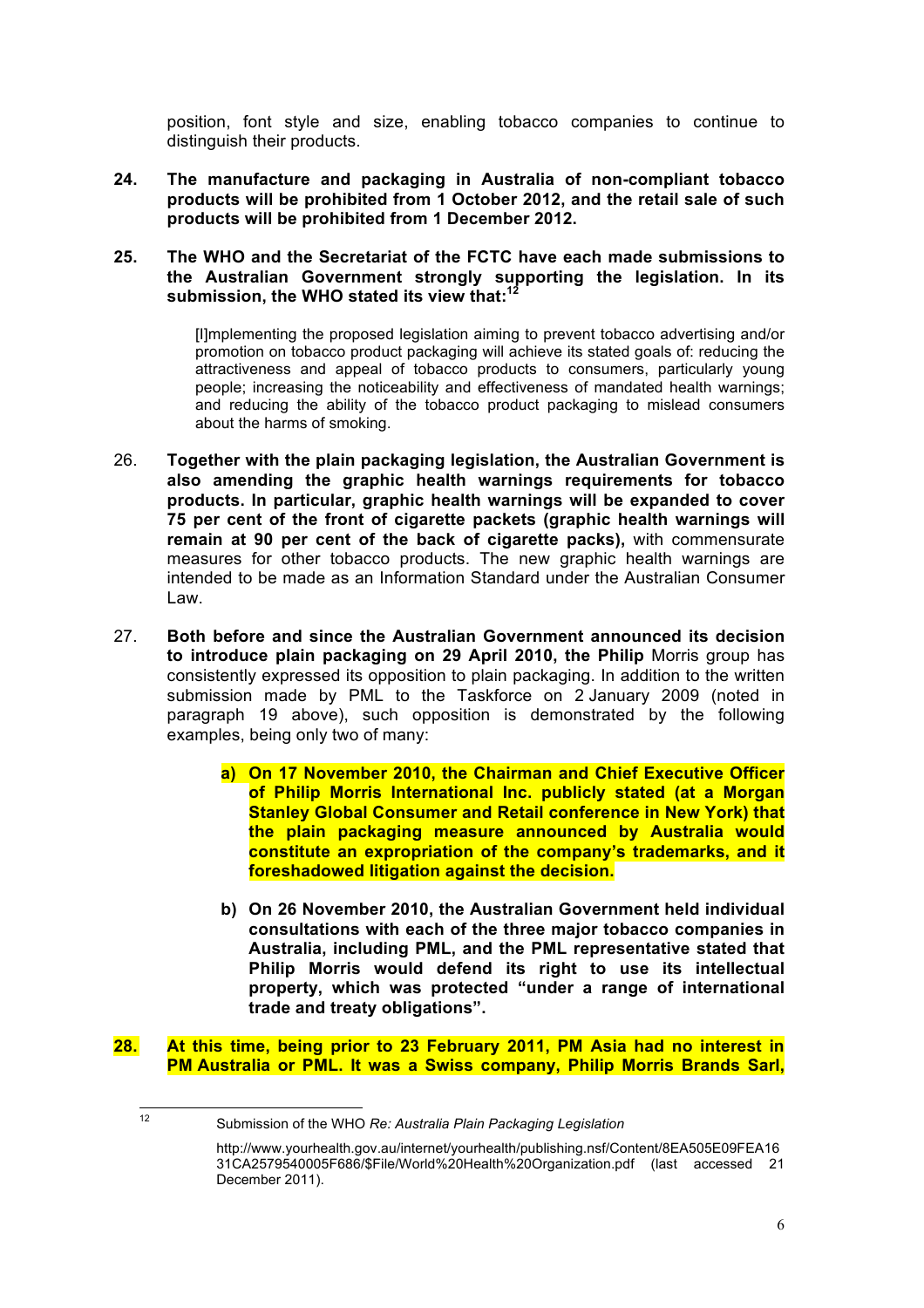**which owned the shares in PM Australia, and PM Australia in turn owned the shares in PML.** 

### **SECTION 3: JURISDICTIONAL ISSUES**

- **29. The Australian Government objects to the jurisdiction of the arbitral tribunal (by way of a preliminary objection). This objection follows inevitably from PM Asia's acquisition of shares in PM Australia subsequent to the announcement of the decision to introduce plain packaging legislation and PM Asia's artificial invocation of a dispute by reference to the BIT.**
- **30. PM Asia had no interest in PM Australia prior to 23 February 2011. It follows that PM Asia did not have an "investment" in PM Australia (and, it would inevitably follow, PML or assets held by PML) at the time that the introduction of the plain packaging measures was announced on 29 April 2010, and nor did it have an "investment" in the ensuing months when a dispute developed over plain packaging. PM Asia only acquired its interest in PM Australia on 23 February 2011, some 10 months after the governmental announcement in relation to plain packaging and after a dispute had already arisen in relation to plain packaging.**
- 31. In such circumstances, there could be no "investment" for the purposes of Article 10 of the BIT and any reliance on Article 10 of the BIT would constitute an abuse of right. It follows that the arbitral tribunal lacks jurisdiction or that the claims that PM Asia now seeks to bring under the BIT are inadmissible.
- 32. As a separate matter, the Australian Government notes that, under Article 1(e) of the BIT, "investments" are only protected inter alia to the extent that they are "admitted" by the relevant Contracting Party "subject to its law and investment policies applicable from time to time". It will be for PM Asia to seek to establish that each of the investments on which it relies (i) is "owned or controlled" by PM Asia within the meaning of Article 1(e) of the BIT, and (ii) has been admitted in accordance with Article 1(e) of the BIT.
- 33. A further separate matter is that PM Asia's claim is heavily dependent on, and seeks to invoke breaches of, a series of treaties over which an arbitral tribunal established under Article 10 of the BIT could have no jurisdiction. **Thus, PM Asia asserts that the plain packaging legislation is in breach of Australia's obligations under the WTO Agreement on Trade-Related Aspects of Intellectual Property Rights ("TRIPS Agreement"), the WTO Agreement on Technical Barriers to Trade ("TBT Agreement"), and the Paris Convention for the Protection of Industrial Property ("Paris Convention"). It is said that breach of such obligations in** turn amounts to a breach of Article 2(2) of the BIT.
- 34. Such claims are plainly outside the scope of protection of the BIT, whether as a matter of the fair and equitable treatment standard established under Article 2(2) or the "umbrella clause" in Article 2(2), which provides that each Contracting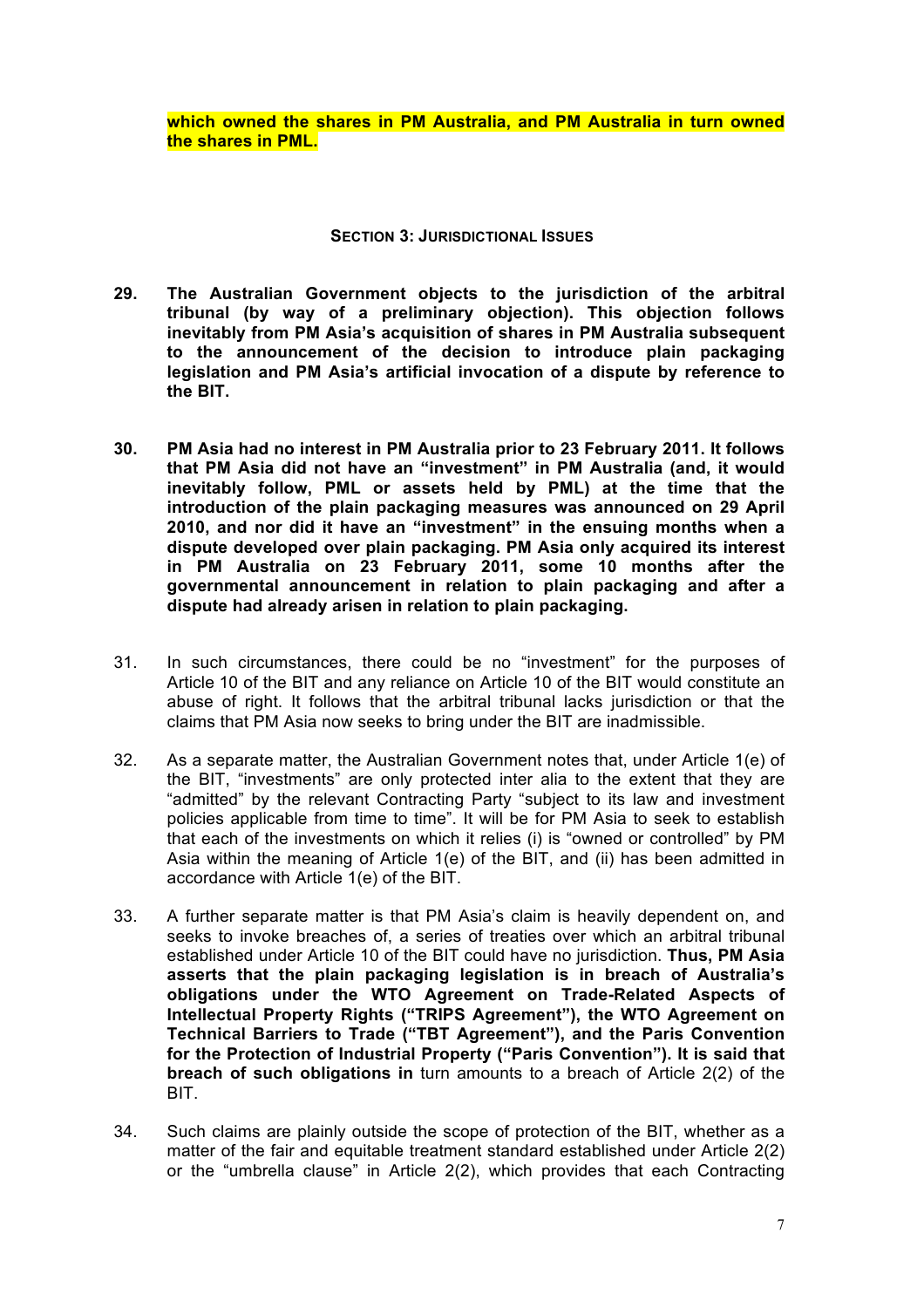Party to the BIT has an obligation to "observe any obligation it may have entered into with regard to investments of investors of the other Contracting Party".

- 35. Even if it were correct (which it is not) that Article 2(2) could somehow be understood as extending an arbitral tribunal's jurisdiction to obligations owed by Australia to other States under various multilateral treaties, the treaties that PM Asia seeks to invoke all contain their own dispute settlement mechanisms. It is not the function of a dispute settlement provision such as that contained at Article 10 of the BIT to establish a roving jurisdiction that would enable a BIT tribunal to make a broad series of determinations that would potentially conflict with the determinations of the agreed dispute settlement bodies under the nominated multilateral treaties. This is all the more so in circumstances where such bodies enjoy exclusive jurisdiction.
- 36. The Australian Government will request that jurisdictional objections be heard in a preliminary phase of the proceedings, subsequent to service of a Statement of Claim by PM Asia and in advance of any merits phase. The jurisdictional objections outlined above are not intended to be exhaustive, and the Australian Government reserves its rights to develop and formulate objections as it sees fit once it has seen PM Asia's Statement of Claim.

### **SECTION 4: RESPONSE TO PM ASIA'S CLAIMS**

- A. PRELIMINARY
- 37. Before responding in brief terms to PM Asia's individual claims of breach of the BIT, Australia makes a number of preliminary observations.
- 38. First, the Australian Government is implementing plain packaging to protect the public health of Australia's population from an addictive and dangerous substance that causes widespread death and disease in Australia (and around the world). The protection of public health is an objective of fundamental importance to all Governments, and the WHO and the FCTC Secretariat have indicated their strong support for plain packaging as an effective public health measure.
- 39. Secondly, the Australian Government's plain packaging initiatives are based on a broad range of studies and reports, and supported by leading Australian and international public health experts. The evidence demonstrates that use of logos, symbols, designs, colours and other forms of advertising on tobacco packaging increases attractiveness to consumers, can mislead consumers into thinking some tobacco products are safer than others, and also decreases the prominence and effectiveness of health warnings. Tobacco advertising can be particularly effective on young people, the age group most likely to become addicted to smoking.
- 40. Thirdly, in so far as PM Asia contends that plain packaging measures will lead to a decline in cigarette prices (and hence increased consumption) and to an increase of market participation in illicit tobacco products (cf Notice of Arbitration, para. 6.3), those contentions are not accepted. Further, even if correct, the Australian Government has power to implement a range of measures, including further increases to the rate of excise, to ensure that cigarette prices do not fall to a level which would lead to an increase in consumption. In addition, the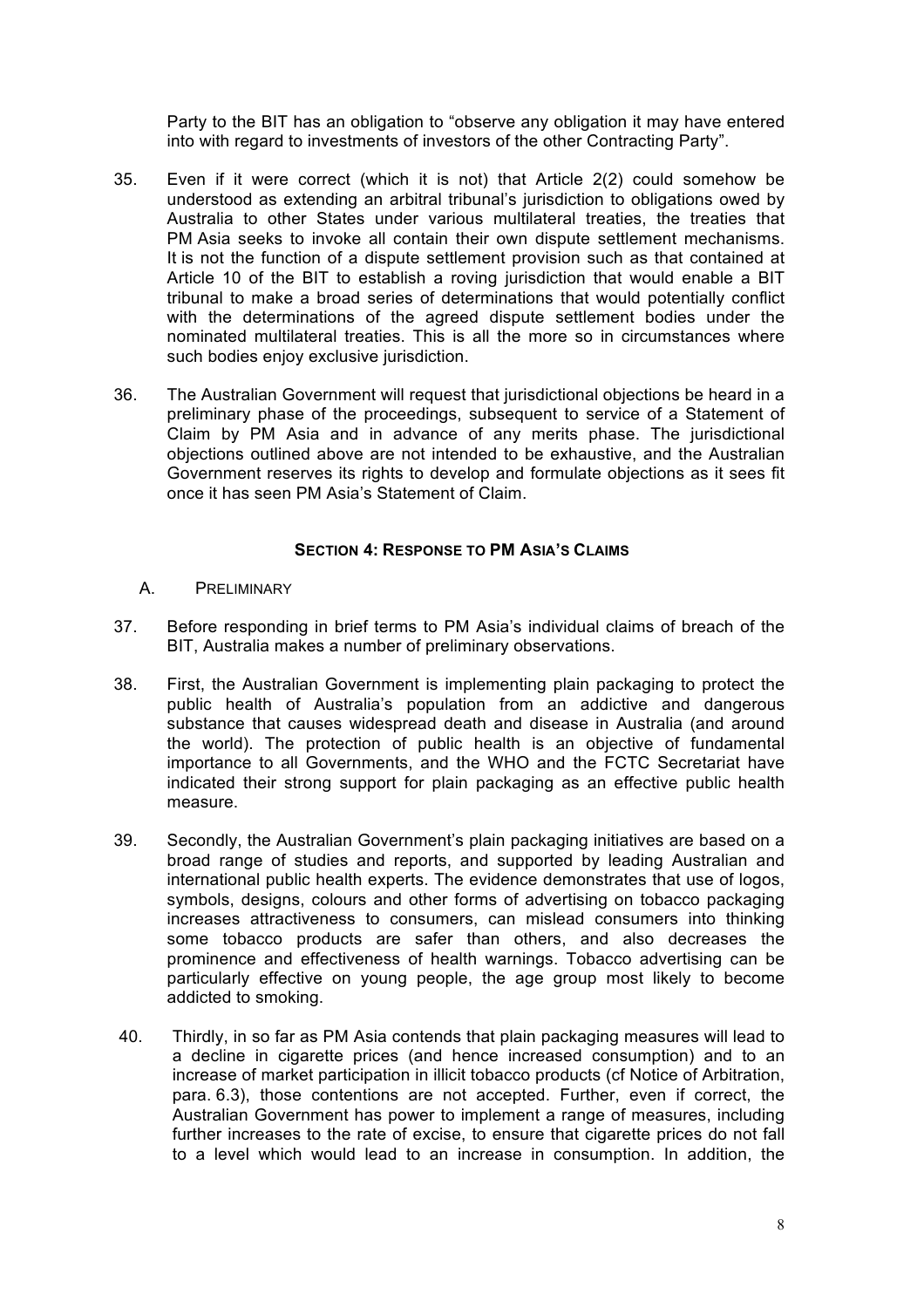Australian Government will continue to vigorously enforce its laws against illicit trade in tobacco.

- 41. Fourthly, plain packaging is not an alternative to other tobacco control measures but is an integral part of the comprehensive suite of measures adopted by Australia to respond to the public health problems caused by tobacco. These measures, as set out at paragraph 21 above, are based on the comprehensive tobacco control strategy recommended by the Taskforce in 2009. The implementation of this wide-ranging set of measures will be critical to achieving significant reductions in smoking rates in Australia.
- 42. Fifthly, PM Asia claims at various junctures in its Notice of Arbitration that plain packaging eliminates branding. PML will however retain the ability to place brand names, including any variant, on tobacco packaging. Plain packaging does not prevent product differentiation or identification of a product's place of origin on its packaging (cf. Notice of Arbitration, para. 1.4).
- 43. What the plain packaging measure in fact restricts is the ability of tobacco companies to advertise their products by packaging them with attractive branding and other designs. This is the real substance of PM Asia's concern. By preventing such advertising on retail tobacco packaging, as one of the principal remaining means for PML and other tobacco companies to advertise tobacco, the Australian Government intends that plain packaging will contribute to efforts to reduce smoking rates in Australia.
	- B. RESPONSE TO PM ASIA'S INDIVIDUAL CLAIMS

*Expropriation (cf. Notice of Arbitration, paras. 7.3-7.5)*

- 44. The Australian Government rejects PM Asia's claim that it has breached the obligation under Article 6 not to deprive investors of their investments or subject investors to measures having effect equivalent to such deprivation.
- 45. **PM Asia has not in fact been deprived of the purported investments it made on 23 February 2011;** nor has PM Asia been subjected to measures having equivalent effect.
- 46. **Further, plain packaging measures are non-discriminatory regulatory actions of general application designed and adopted by the Australian Government to achieve the most fundamental public welfare objective** – the protection of public health. Such measures do not amount to expropriation, are not equivalent to expropriation, and do not give rise to a duty of compensation.

*Fair and equitable treatment (cf. Notice of Arbitration, paras. 7.6-7.8)*

- 47. The Australian Government rejects PM Asia's claim that it has breached its obligation under Article 2(2) of the BIT to accord fair and equitable treatment to investments of PM Asia.
- 48. **When PM Asia acquired its interest in PM Australia on 23 February 2011, it did so in full knowledge and with the expectation that the Australian Government would implement the plain packaging measure announced on 29 April 2010**. The Australian Government has now done what it had said it was going to do. PM Asia's marked emphasis on its "legitimate expectations" (cf. Notice of Arbitration, paras. 6.6-6.12 and 7.3-7.5) is thus wholly misconceived.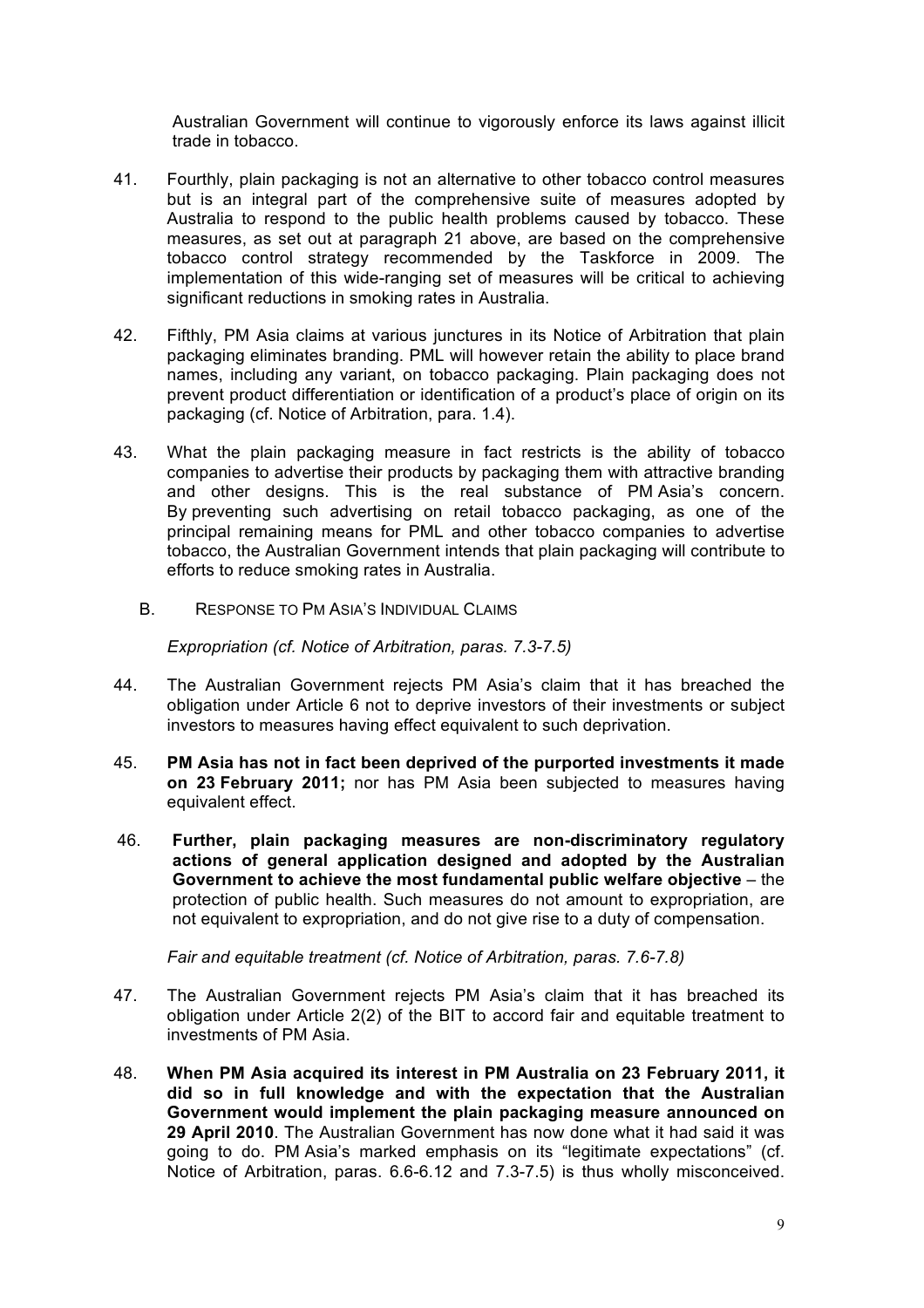PM Asia could have no expectation other than that the Australian Government would act in accordance with its announcement. It is difficult to conceive of governmental action further removed from the unfair or inequitable treatment of an investor.

- 49. It is noted also that PM Asia contends for a notably low threshold so far as concerns the fair and equitable treatment standard, and that nowhere does PM Asia assert that the plain packaging measure is arbitrary. In fact, the plain packaging measure is based on a broad range of studies and reports on which the Australian Government has relied in good faith, and is supported by leading Australian and international public health experts. It was adopted following a transparent process which included consultations with PML. Its adoption, as part of a comprehensive suite of tobacco control measures, is a reasonable regulatory response which has been adopted by the Australian Government in good faith to address a severe, pervasive and long-standing threat to public health.
- 50. PM Asia's allegations of breach of various multilateral treaties are not a matter for an arbitral tribunal constituted under Article 10 of the BIT. Were those allegations to be made in an appropriate forum, they would certainly be contested by Australia.

*Impairment by unreasonable and discriminatory measures (cf. Notice of Arbitration, paras. 7.9-7.11)*

- 51. The Australian Government likewise rejects PM Asia's claim that it has breached the obligation under Article 2(2) not to impair, by unreasonable or discriminatory measures, the management, maintenance, use, enjoyment or disposal of PM Asia's investments.
- 52. PM Asia both mis-states and mis-characterises the provision on which it relies.
	- a) PM Asia fails to refer to the fact that the non-impairment obligation in the BIT is expressly qualified as being "without prejudice to [the Government's] laws". As to this key qualification, the plain packaging legislation was passed in accordance with Australian law and received Royal Assent on 1 December 2011, and is therefore a valid law of the Commonwealth of Australia.
	- b) Even were there no such qualification, the non-impairment obligation is not correctly characterised as restricting "the host State's discretion to regulate to those measures which are demonstrably reasonable" (cf. Notice of Arbitration, para. 7.9).
- 53. Further, even assuming PM Asia could show relevant impairment, the plain packaging legislation is neither unreasonable nor discriminatory. It is a measure of general application, and it is based on a considerable body of sound evidence and has been adopted in good faith following extensive consultations to pursue a fundamental public welfare objective – the protection of public health.

*Full protection and security (cf. Notice of Arbitration, paras. 7.12-7.14)*

54. The Australian Government rejects PM Asia's claim that it has breached the obligation to ensure that investments of PM Asia enjoy full protection and security under Article 2(2) of the BIT.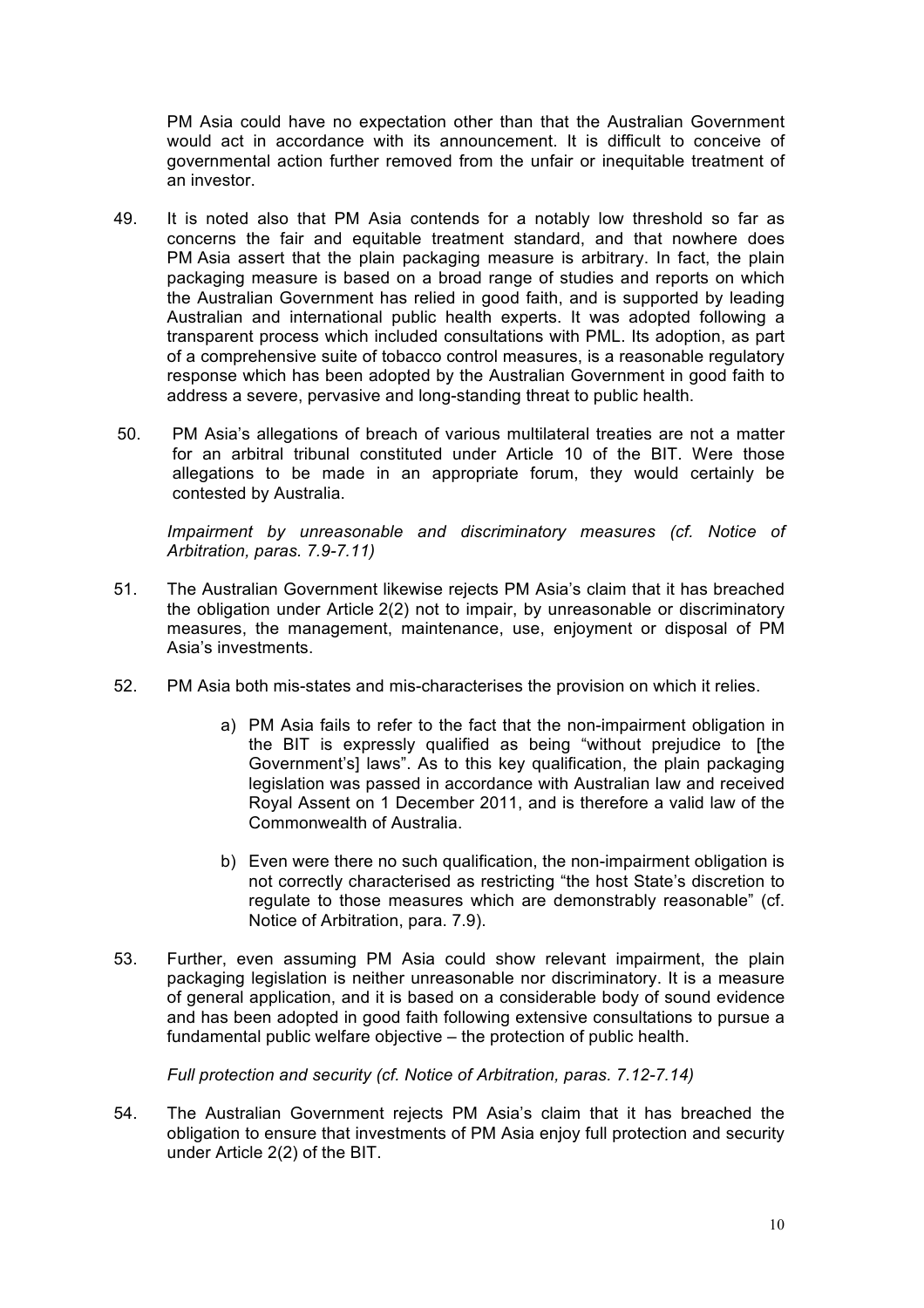55. PM Asia similarly mis-characterises the scope of the full protection and security provision under the BIT. The provision is not a due diligence obligation "to prevent damage", and does not extend beyond an obligation to take reasonable steps to provide physical protection for investments covered under the BIT. The Australian Government has not failed to comply with this obligation.

*Umbrella clause (cf. Notice of Arbitration, paras. 7.15-7.17)*

- 56. The Australian Government rejects PM Asia's claim that it has breached its obligations under other international treaties, the two WTO Agreements (TRIPS and TBT) and the Paris Convention, and that this amounts to a breach of the "umbrella clause" in Article 2(2) of the BIT.
- 57. The "umbrella clause" in Article 2(2) of the BIT requires that each Contracting Party "observe any obligation it may have entered into with regard to investments of investors of the other Contracting Party". The meaning and scope of such provisions is a matter of great controversy. However, it is clear in the instant case that, whether as a matter of jurisdiction (as the Australian Government has explained above) or on the substance, the "umbrella clause" in Article 2(2) cannot be understood as encompassing general obligations in multilateral treaties.
- 58. Rather, consistent with the wording of Article 2(2), the established origins of the "umbrella clause", and also relevant jurisprudence, the "umbrella clause" in Article 2(2) only covers commitments that a host State has entered into with respect to specific investments. In this regard, the obligations under the multilateral treaties invoked by PM Asia are not "obligations" which have been "entered into with regard to investments of investors" of Hong Kong, but are rather obligations that operate on the inter-State level, with their own particular inter-State dispute resolution procedures.

### *General*

59. This Response (pursuant to Article 4(1)(b) of the UNCITRAL Arbitration Rules) is not of course intended to be exhaustive and the Australian Government reserves its rights to develop and formulate its defence on the merits (if they are reached) as it sees fit (including with respect to the alleged losses of PM Asia, which are said somehow to be "of the order of billions of Australian dollars").

## **SECTION 5: RESPONSE TO RELIEF SOUGHT**

- 60. The Australian Government notes the relief sought by PM Asia at Section 8 of its Notice of Arbitration. As follows from the Response as set out above, the arbitral tribunal should decline to grant the relief sought. The Australian Government respectfully requests the arbitral tribunal:
	- a) to declare that it has no jurisdiction over PM Asia's claims, or that they are inadmissible;
	- b) alternatively, to dismiss PM Asia's claims in their entirety; and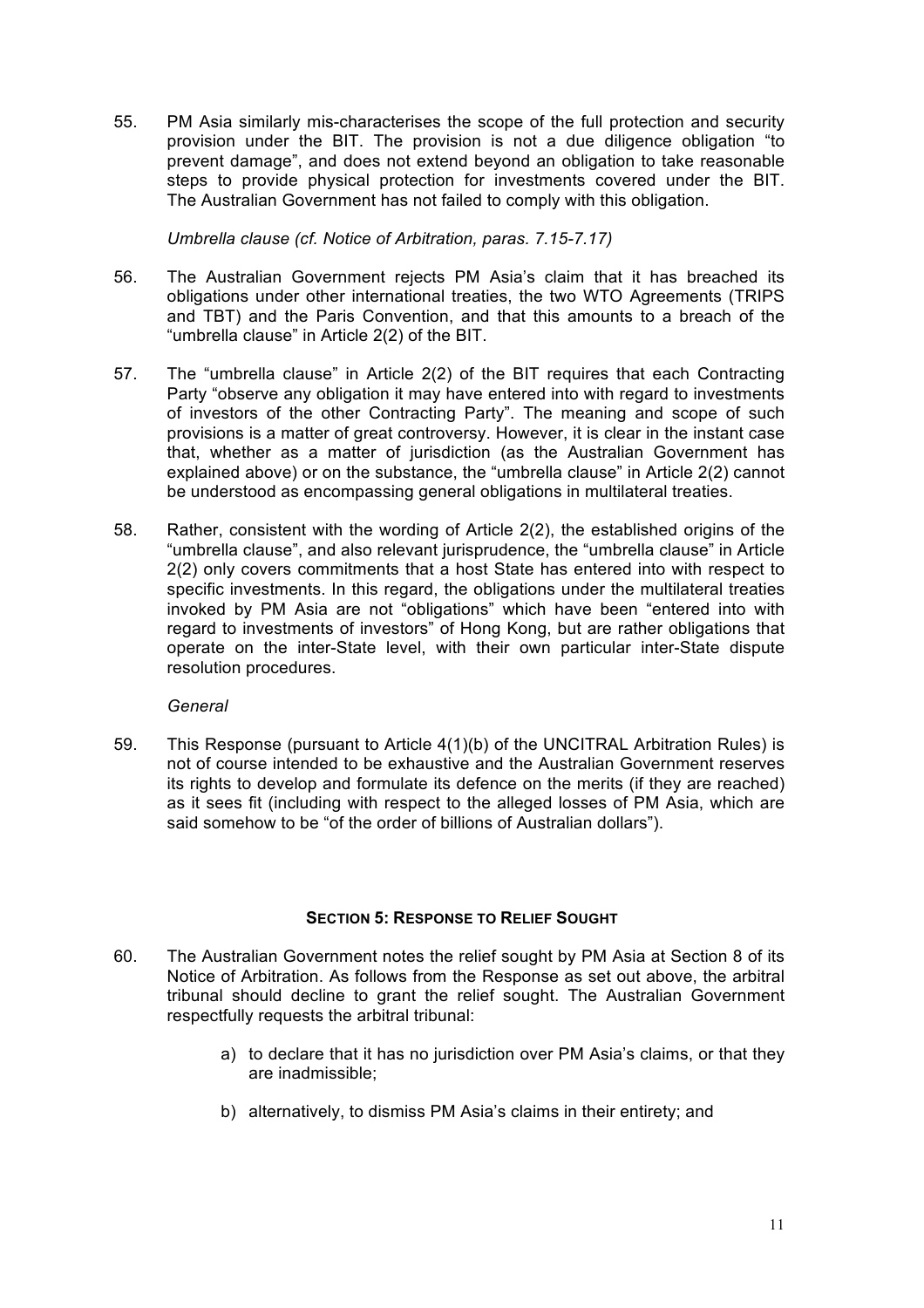c) to order that PM Asia bear the costs of the arbitration, including Australia's costs of legal representation and assistance, pursuant to Article 42 of the UNCITRAL Arbitration Rules.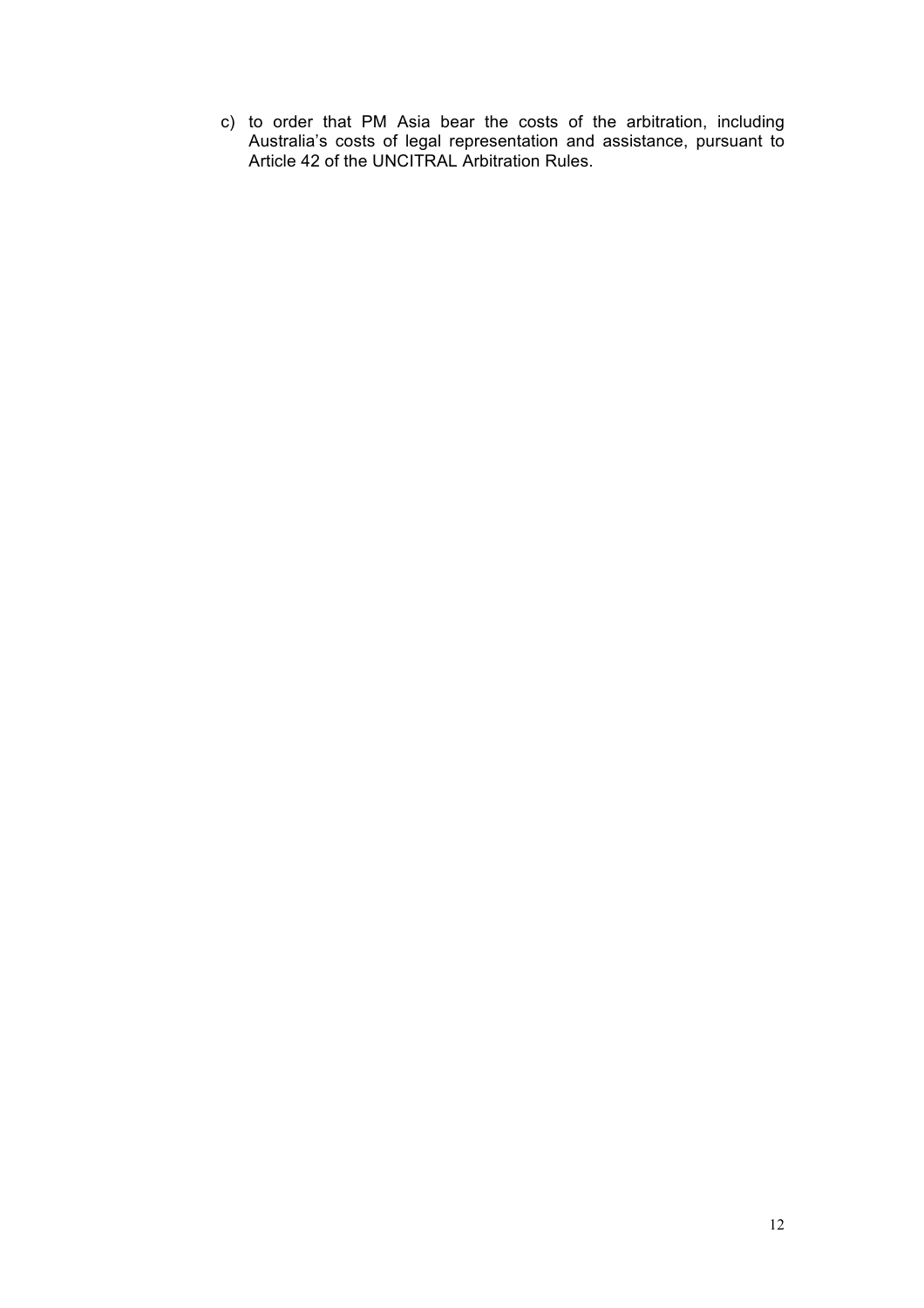#### **SECTION 6: PROCEDURAL MATTERS**

#### 61. The Australian Government is represented and assisted as follows:

#### **Solicitors**

Australian Government Solicitor GPO Box 2727 Sydney NSW 2001 Australia

Per: Simon Daley, Chief Solicitor Tel: +61 2 9581 7490 Fax: +61 2 9581 7732 Email: simon.daley@ags.gov.au

#### **Counsel**

Anthony Payne SC Sixth Floor Selborne Wentworth Chambers 6/174 Phillip Street Sydney NSW 2000 Australia Tel: +61 2 9221 3609 Fax: +61 2 9233 3902 Email: ajpayne@sixthfloor.com.au

Samuel Wordsworth Essex Court Chambers 24 Lincoln's Inn Fields London WC2A 3EG United Kingdom Tel: +44 20 7813 8000 Fax: +44 20 7813 8080 Email: SWordsworth@essexcourt.net

James Hutton Eleven Wentworth Chambers 11/174 Phillip St Sydney NSW 2000 Australia Tel: +61 2 8001 0225 Fax: + 61 2 9232 7626 Email: jameshutton@wentworthchambers.com.au

#### **Counsel**

Stephen Gageler SC Solicitor-General of Australia Attorney-General's Department 3-5 National Circuit Barton ACT 2600 Australia Tel: +61 2 6141 4145 Fax: +61 2 6141 4099 Email: Stephen.Gageler@ag.gov.au

Jeremy Kirk SC Eleven Wentworth Chambers 11/174 Phillip Street Sydney NSW 2000 Australia<br>Tel: Tel: +61 2 9223 9477 Fax: +61 2 8028 6060 Email: kirk@wentworthchambers.com.au

Dr Chester Brown 7 Selborne Chambers 7/174 Phillip St Sydney NSW 2000 Australia Tel: + 61 2 9351 0466 Fax: + 61 2 9351 0200 Email: cbrown@essexcourt.net

#### **Government Counsel**

Mark Jennings Senior Counsel Office of International Law Attorney-General's Department 3-5 National Circuit Barton ACT 2600, Australia Tel: +61 2 6141 3368 Fax: +61 2 6141 3486